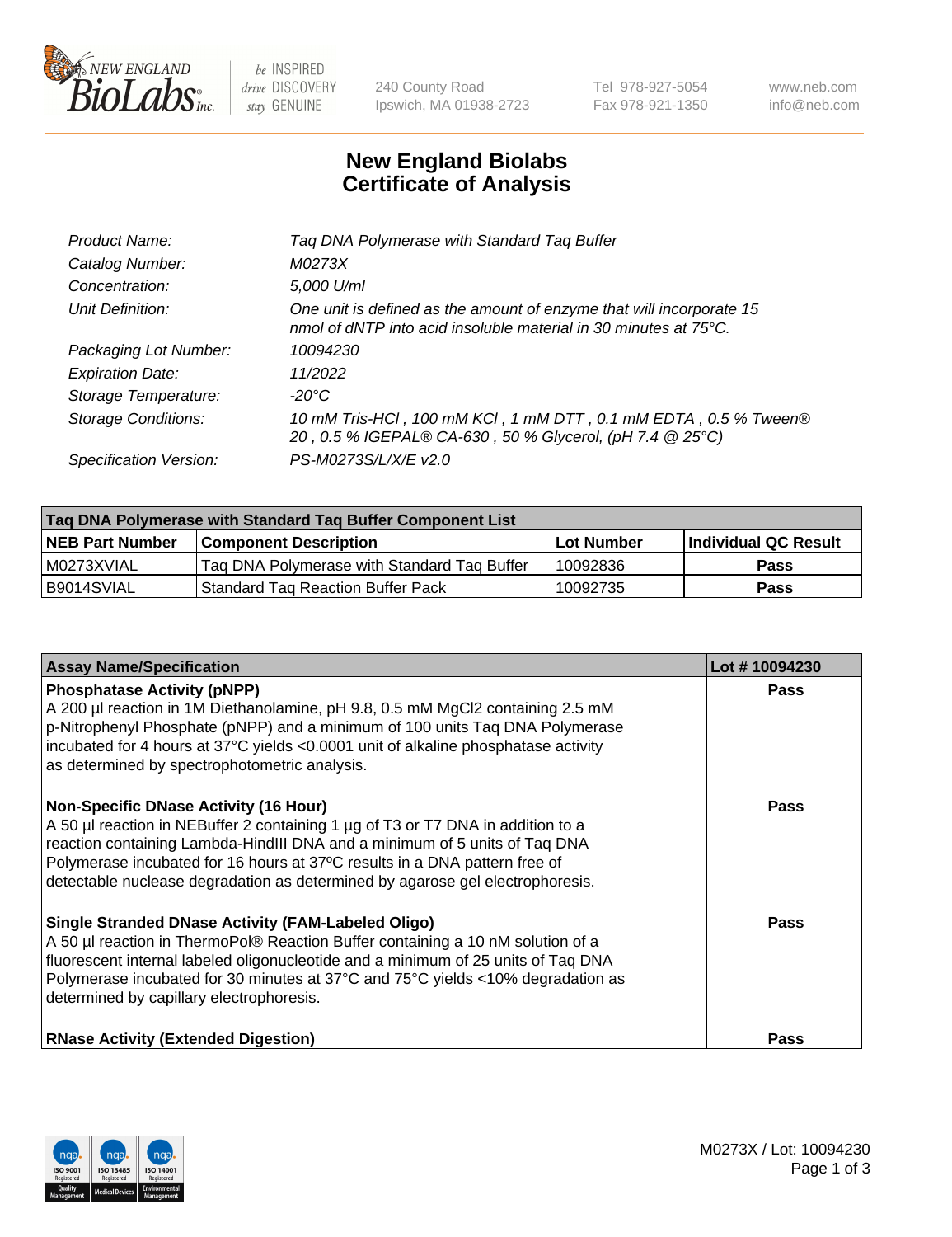

be INSPIRED drive DISCOVERY stay GENUINE

240 County Road Ipswich, MA 01938-2723 Tel 978-927-5054 Fax 978-921-1350

www.neb.com info@neb.com

| <b>Assay Name/Specification</b>                                                                                                                                                                                                                                                                                                                                                                                      | Lot #10094230 |
|----------------------------------------------------------------------------------------------------------------------------------------------------------------------------------------------------------------------------------------------------------------------------------------------------------------------------------------------------------------------------------------------------------------------|---------------|
| A 10 µl reaction in NEBuffer 4 containing 40 ng of a 300 base single-stranded RNA<br>and a minimum of 1 µl of Taq DNA Polymerase is incubated at 37°C. After incubation<br>for 16 hours, >90% of the substrate RNA remains intact as determined by gel<br>electrophoresis using fluorescent detection.                                                                                                               |               |
| <b>qPCR DNA Contamination (E. coli Genomic)</b><br>A minimum of 5 units of Taq DNA Polymerase is screened for the presence of E. coli<br>genomic DNA using SYBR® Green qPCR with primers specific for the E. coli 16S rRNA<br>locus. Results are quantified using a standard curve generated from purified E. coli<br>genomic DNA. The measured level of E. coli genomic DNA contamination is ≤ 1 E. coli<br>genome. | Pass          |
| <b>Protein Purity Assay (SDS-PAGE)</b><br>Taq DNA Polymerase is ≥ 99% pure as determined by SDS-PAGE analysis using Coomassie<br>Blue detection.                                                                                                                                                                                                                                                                     | Pass          |
| PCR Amplification (5.0 kb Lambda DNA)<br>A 50 µl reaction in Standard Taq Reaction Buffer in the presence of 200 µM dNTPs and<br>0.2 µM primers containing 5 ng Lambda DNA with 1.25 units of Taq DNA Polymerase for<br>25 cycles of PCR amplification results in the expected 5.0 kb product.                                                                                                                       | Pass          |
| <b>Endonuclease Activity (Nicking)</b><br>A 50 µl reaction in ThermoPol® Reaction Buffer containing 1 µg of supercoiled<br>PhiX174 DNA and a minimum of 20 units of Taq DNA Polymerase incubated for 4 hours at<br>37°C and 75°C results in <10% conversion to the nicked form as determined by agarose<br>gel electrophoresis.                                                                                      | Pass          |

This product has been tested and shown to be in compliance with all specifications.

One or more products referenced in this document may be covered by a 3rd-party trademark. Please visit <www.neb.com/trademarks>for additional information.